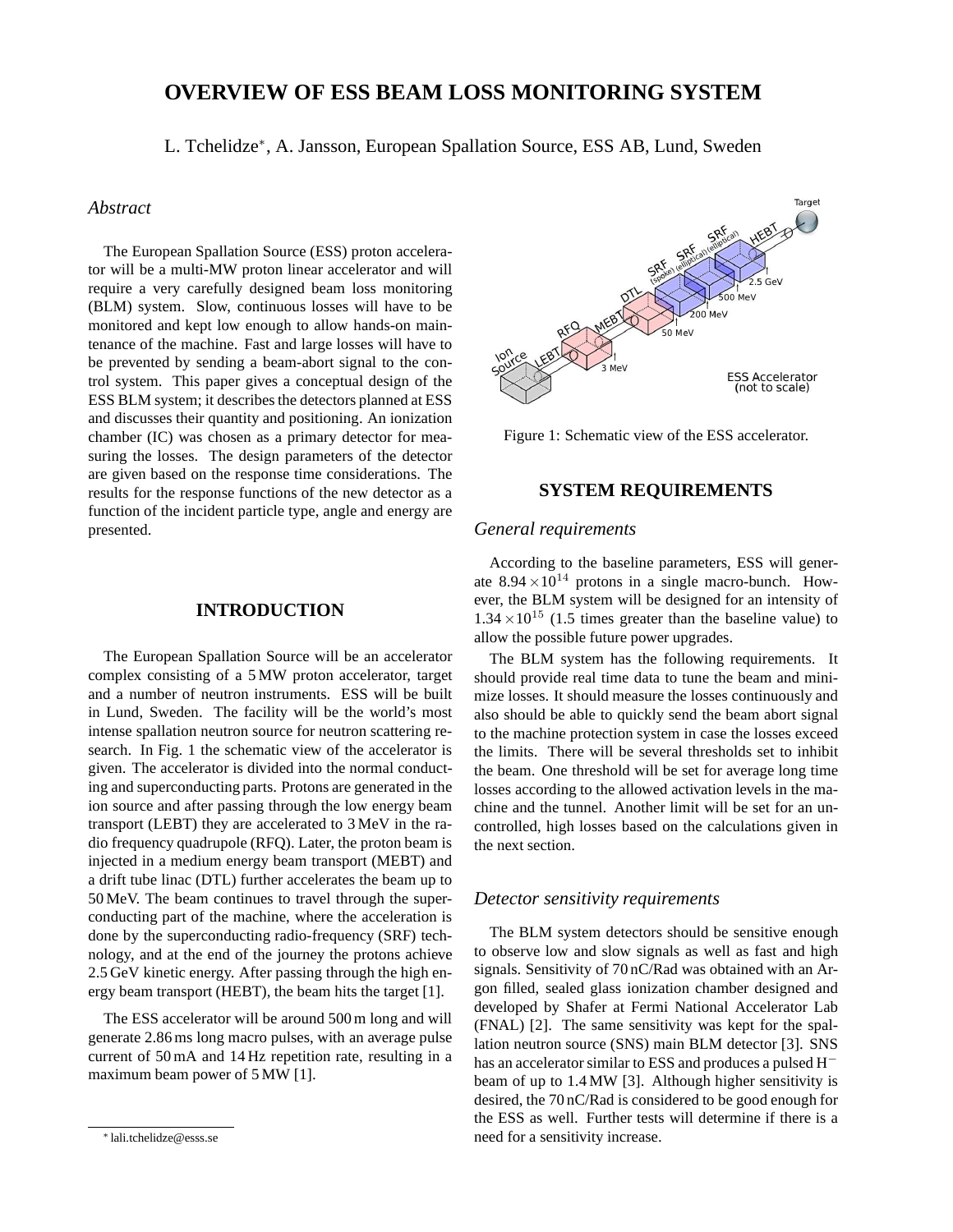#### *Detector time response requirements*

In terms of the response time, the main requirement for the beam loss detector is the following: even in the case of full power loss, it should generate a beam abort signal fast enough to prevent any damage. At SNS the BLM system was designed so that it can produce stop-the -beam signal in less than  $10 \mu s$  [4]. Since ESS has roughly 3-5 times higher power the required response time has to be rescaled by the same factor. This means that a new, faster detector has to be designed which will respond to critical losses in less than  $2-3 \mu s$ . The new prototype design is given in the next section. The future simulations and tests will verify the goodness of the prototype.

#### *Dynamic range requirements*

Like at SNS we require the BLM system to be able to measure at most 1 % of local beam loss and achieve at least 1 % resolution of 1 W/m loss limit [3]. This implies dynamic range of  $10^6$ - $10^7$ , which is achievable with the current ionization chamber detectors and subsequent electronics circuits [4].

# **CHOICE OF DETECTOR**

At the ESS the main beam loss detector is chosen to be an ionization chamber. Two possible detectors were discussed. One is the LHC type ionization chamber. This is more than ten times faster than the SNS detector [5] but is not readily available. Another detector is the modified SNS type ionization chamber with lower ion collection time. The last consideration was developed and the results are shown below.

The positive ion transit time in an ionization chamber is given by [6]

$$
t = \frac{d^2}{\mu_0 V(P_0/P)},\tag{1}
$$

where  $\mu_0$  is the ion mobility at standard temperature and pressure,  $V$  is applied voltage,  $P_0$  is an atmospheric pressure,  $P$  is a working pressure and  $d$  is an effective electrode separation. For cylindrical geometry the effective gap between the electrodes

$$
d = \left( \left( R^2 - r^2 \right) \frac{\ln R/r}{2} \right)^{1/2},\tag{2}
$$

where  $R$  and  $r$  are the outer and inner radii of the electrodes respectively.

At SNS the FNAL IC was considered to be used initially [6]. However, the charge collection time had to be improved. This was achieved by moving the detector electrodes closer to each other, which decreased the collection time from 560  $\mu$ s to 72  $\mu$ s (at 3 kV applied voltage) [6]. The length of the detector had to be adjusted to leave the detector sensitivity constant.

The same strategy was used to design the new, ESS prototype ionization chamber to further decrease the charge transit time. The outer electrode radius was fixed to  $R =$ 4 cm and the charge collection time was plotted as a function of the inner electrode radius (see Fig. 2). From the graph we can see that making the inner electrode radius  $r = 3.8$  cm decreases the charge collection time to less than  $8 \mu s$ . This is almost an order of magnitude better than the SNS detector. The new prototype detector should be 23 cm long to maintain the same sensitivity as the SNS detector. The schematic design of the detector is shown in Fig. 3. The effective volume of the detector was fixed to  $110 \text{ cm}^3$ as in the original FNAL ionization chamber [2]. The calculations are done for 3 kV bias voltage and  $P = P_0 = 1$  atm Argon gas pressure. Argon gas was chosen because of faster ion transit time [7].



Figure 2: Cylindrical ionization chamber ion collection time as a function of the inner cylinder radius. The detector is filled with Argon gas at 1 atm pressure. Outer electrode radius is 4 cm, bias voltage - 3 kV and effective volume - 110 cm<sup>3</sup>.

The short, 2 mm gap between the electrodes limits the maximum possible applied voltage. At 1 atm the limit is 3.5 - 4 kV according to the Paschen law for the breakdown voltage in gasses [11], which is higher than the desired operating voltage.



Figure 3: ESS prototype ionization chamber.